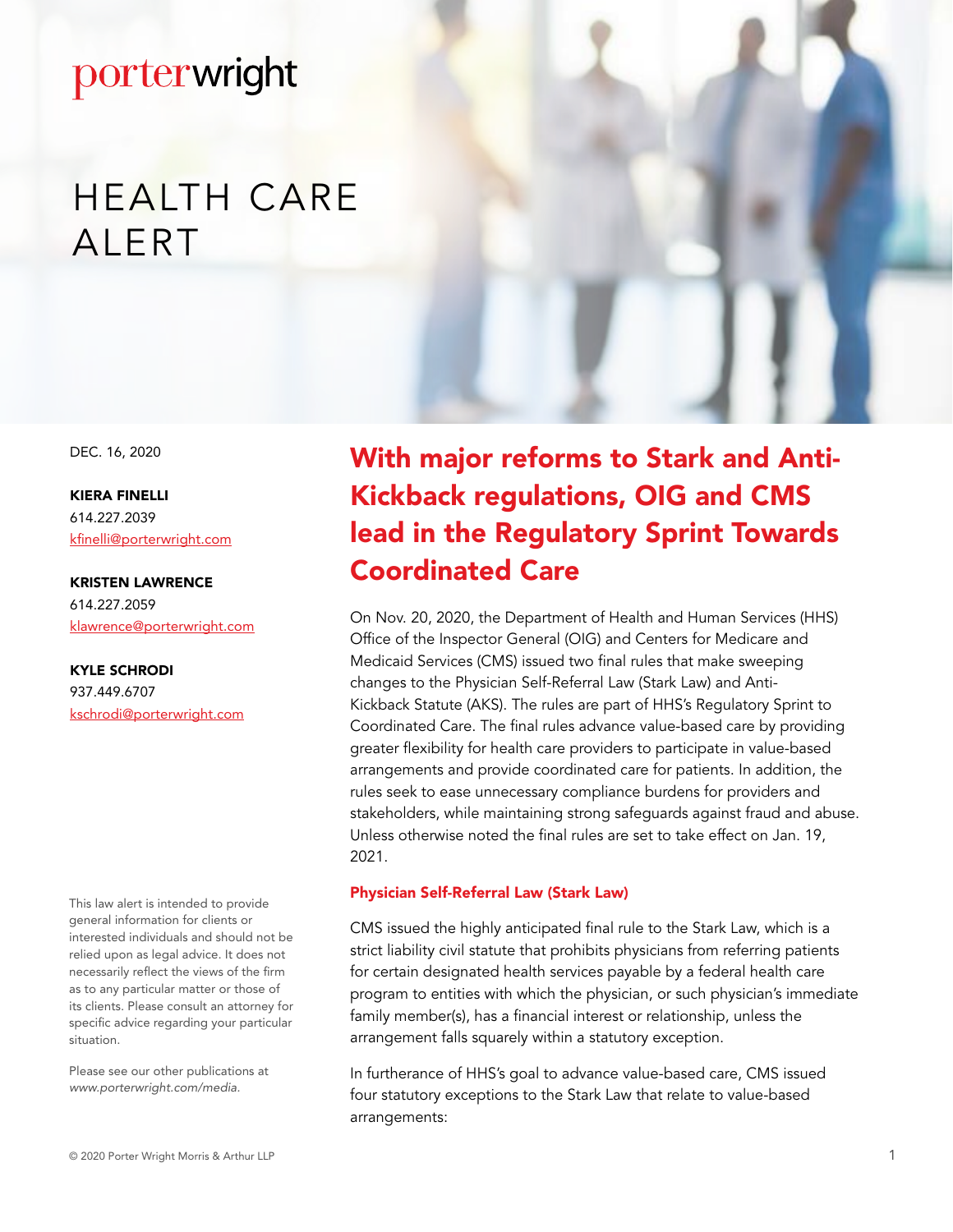HEALTH CARE ALERT

- **1. Value-based arrangements**  $-$  A new exception that permits in-kind and monetary remuneration paid under a value-based arrangement. The remuneration must be for, or result from, valuebased activities that the recipient undertakes for patients in the target patient population.
- 2. Value-based arrangement with meaningful downside risk to the physician  $- A$  new exception that permits in-kind and monetary remuneration paid under a value-based arrangement in which the physician is at meaningful downside financial risk for failing to achieve the value-based purpose(s) of the Value-based Enterprise (VBE). Meaningful downside risk means the physician is responsible to repay or forgo no less than 10 percent of the total value of the remuneration that the physician receives under the value-based arrangement. The remuneration must be for, or result from, value-based activities that the recipient undertakes for patients in the target patient population.
- **3.** Full financial risk  $A$  new exception that permits in-kind and monetary remuneration paid under a value-based arrangement in which a VBE has assumed full financial risk from a payor for patient care services for a target population. Full financial risk means that the VBE is financially responsible, on a prospective basis, for the cost of all patient care items and services covered by the payor for each patient in the target patient population. The remuneration must be for, or result from, value-based activities that the recipient undertakes for patients in the target patient population.
- 4. Special rule for indirect compensation arrangements involving value-based arrangements – A modification to the indirect compensation arrangement regulations that permits the valuebased exceptions available under §411.357(aa) to apply when an indirect compensation arrangement includes a value-based arrangement to which the physician or physician organization is a direct party.

Beyond the value-based care exceptions, CMS amended and added two statutory exceptions to the Stark Law:

- 1. Limited remuneration to a physician New regulations exclude from the definition of remuneration amounts less than or equal to aggregate \$5,000 paid from an entity to a physician for the provision of items or services provided by that physician. This is a \$1,500 increase from the current regulation.
- 2. Cybersecurity technology and related services  $A$  new exception that permits nonmonetary remuneration in the form of cybertechnology and related services that are necessary and used predominantly to implement, maintain or reestablish cybersecurity. Cybersecurity includes the process of protecting information by preventing, detecting and responding to cyberattacks.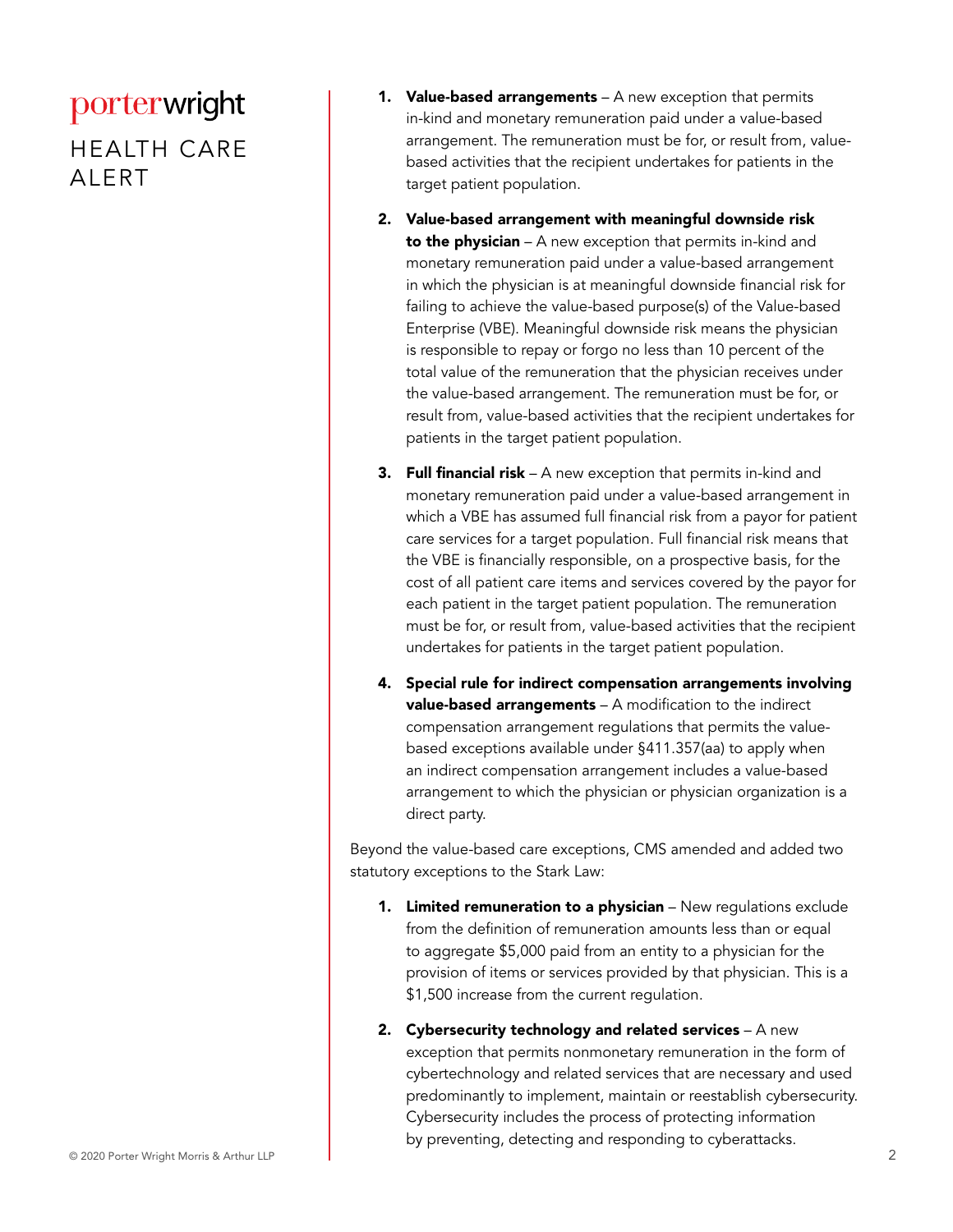#### HEALTH CARE ALERT

Additionally, the physician's eligibility for, or amount or nature of the technology and services, may not be determined in any manner that takes into account the volume or value of referrals or business generated between the parties. Nor is the receipt of technology and services or amount thereof made a condition of doing business with a donor.

CMS also modified one statutory exception to the Stark Law:

- **Electronic Health Records (EHR) items and services**  $A$  modification to the exception protecting donations of EHR items and services that:
	- · clarifies that the protected remuneration may include cybersecurity software and services used predominantly to protect EHRs.
	- · eliminates the sunset provision.
	- modifies the timing of physicians' cost sharing payments for items and services received after the initial donation to be at reasonable intervals.
	- · eliminated the equivalent technology donation prohibition.

The final rule provides context and color in certain respects, and simplification in other respects, that ultimately provides stakeholders with a much clearer path to compliance with the regulations and an opportunity to explore more flexible business opportunities.

The context, color and simplification, which are crucial to stakeholders' understanding of and compliance with the Stark Law, is provided in several definitions and other fundamental clarifications contained within 42 U.S.C. §§ 411.351 through 411.357:

- **Commercially reasonable** Formerly undefined, the final rule defines commercially reasonable as "furthering a legitimate business arrangement and is sensible considering the characteristics of the parties, including size, type, scope and specialty." The rule clarifies that an arrangement may be commercially reasonable even if one or more of the parties to the arrangement do not profit.
- Designated Health Services (DHS) The statute formerly defines DHS as several health services, including inpatient and outpatient hospital services, payable by Medicare as designated health services; however, the final rule carves out the provision of inpatient hospital services that do not increase the amount of Medicare's payment to the hospital under the Acute Care Hospital Inpatient, Inpatient Rehabilitation Facility, Inpatient Psychiatric Facility and Long-Term Care Hospital prospective payment systems.
- **Fair market value** The final rule clarifies how fair market value is determined based on two common transactions, equipment rental and office space rental.
- © 2020 Porter Wright Morris & Arthur LLP 3 General market value - In addition to clarifying the definition of general market value with respect to equipment and office space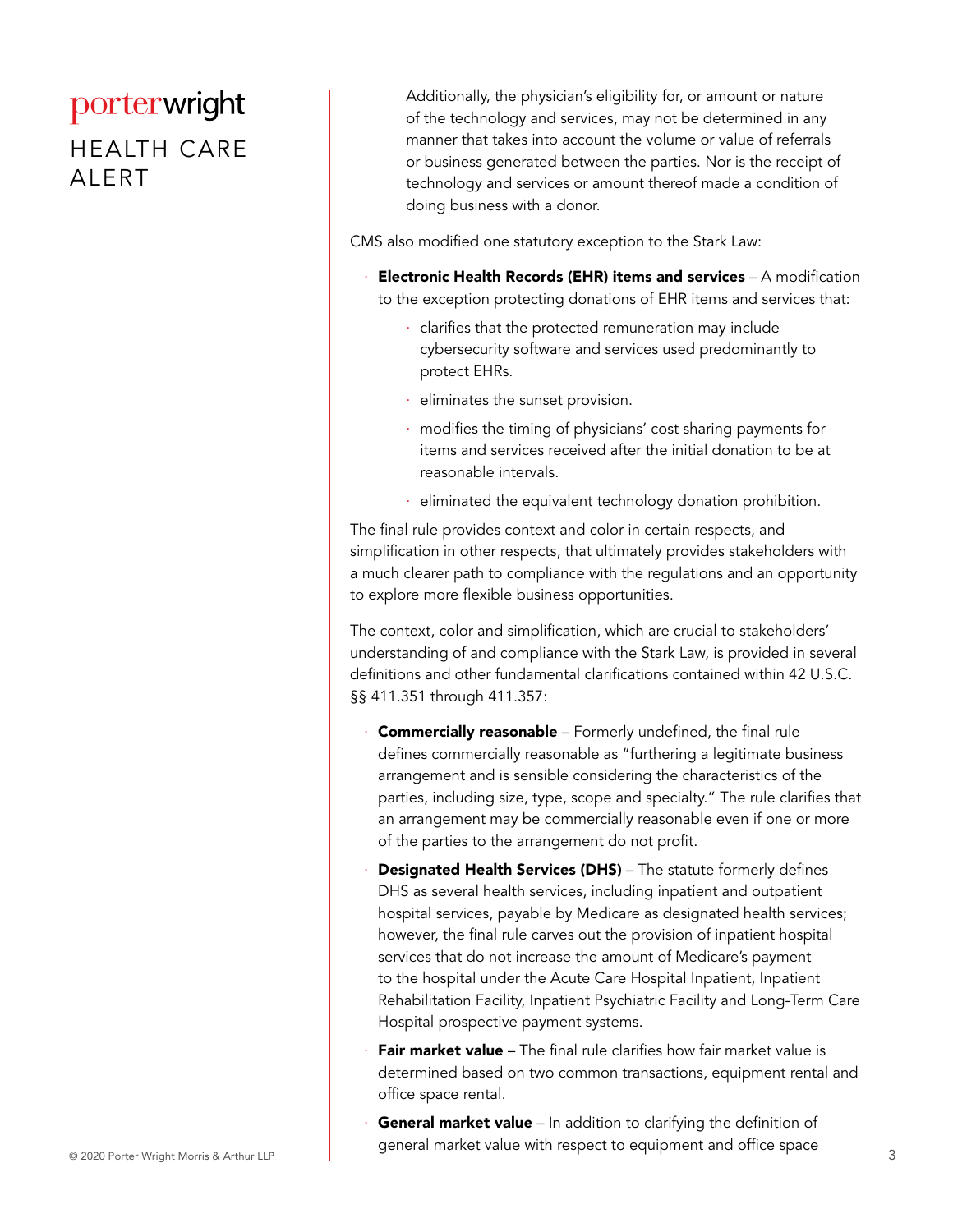#### HEALTH CARE ALERT

rental, the final rule provides color with respect to two additional common transaction—the purchase of assets and compensation for services.

- **Physician** The final rule simplifies the definition of physician by referring to the term as defined in Section 1861(r) of the Social Security Act.
- Referral The final rule adds to the definition of referral to provide that a referral is not considered an item or a service for purposes of the Stark Law.
- Remuneration Surgical devices, items or supplies are currently carved out of the definition of remuneration with respect to such items being furnished in connection with the collection, transportation, processing and storing of specimens. The final rule revises this definition to include surgical devices, items or supplies.
- **Transaction** Formerly, transaction was defined to flesh out isolated financial transactions—this definition is now simplified as "an instance of two or more persons or entities doing business."
- **Isolated financial transaction** The final rule creates an independent definition for an isolated financial transaction, which clarifies it as a "one-time transaction involving a single payment between two or more persons, or a one-time transaction that involves integrally related installment payments, provided that the total aggregate payment is fixed prior to the first payment and does not take into account the volume or value of referrals or other business generated by the physician." The payments must be immediately negotiable, guaranteed by a third party, secured by a negotiable promissory note or subject to a similar mechanism to ensure payment even in the event of default. The arrangement includes a one-time sale of property or a practice, a single instance of forgiveness of an amount owed in settlement of a bona fide dispute, or a similar one-time transaction. It does not include single payment for multiple or repeated services.
- Volume or value-based standard The final rule clarifies that a physician's or a physician's immediate family member's compensation is considered to have taken into account the volume or value of referrals if (i) other business or generated by the physician or the physician's immediate family member or (ii) physician referrals to the entity are variables in the physician or the physician's immediate family member's compensation calculation *and* such calculation results in a positive correlation (*i.e.*, the physician's compensation increases and the physician referrals simultaneously increase).
- © 2020 Porter Wright Morris & Arthur LLP **4** varies with the volume or value of referral or other business generated Indirect compensation arrangement  $-$  A modification to the definition of indirect compensation arrangement provides that such an arrangement exists if, between the referring physician and the entity, there is an unbroken chain of persons or entities that have a financial relationship between them; within the physician's direct financial relationship, the physician receives aggregate compensation that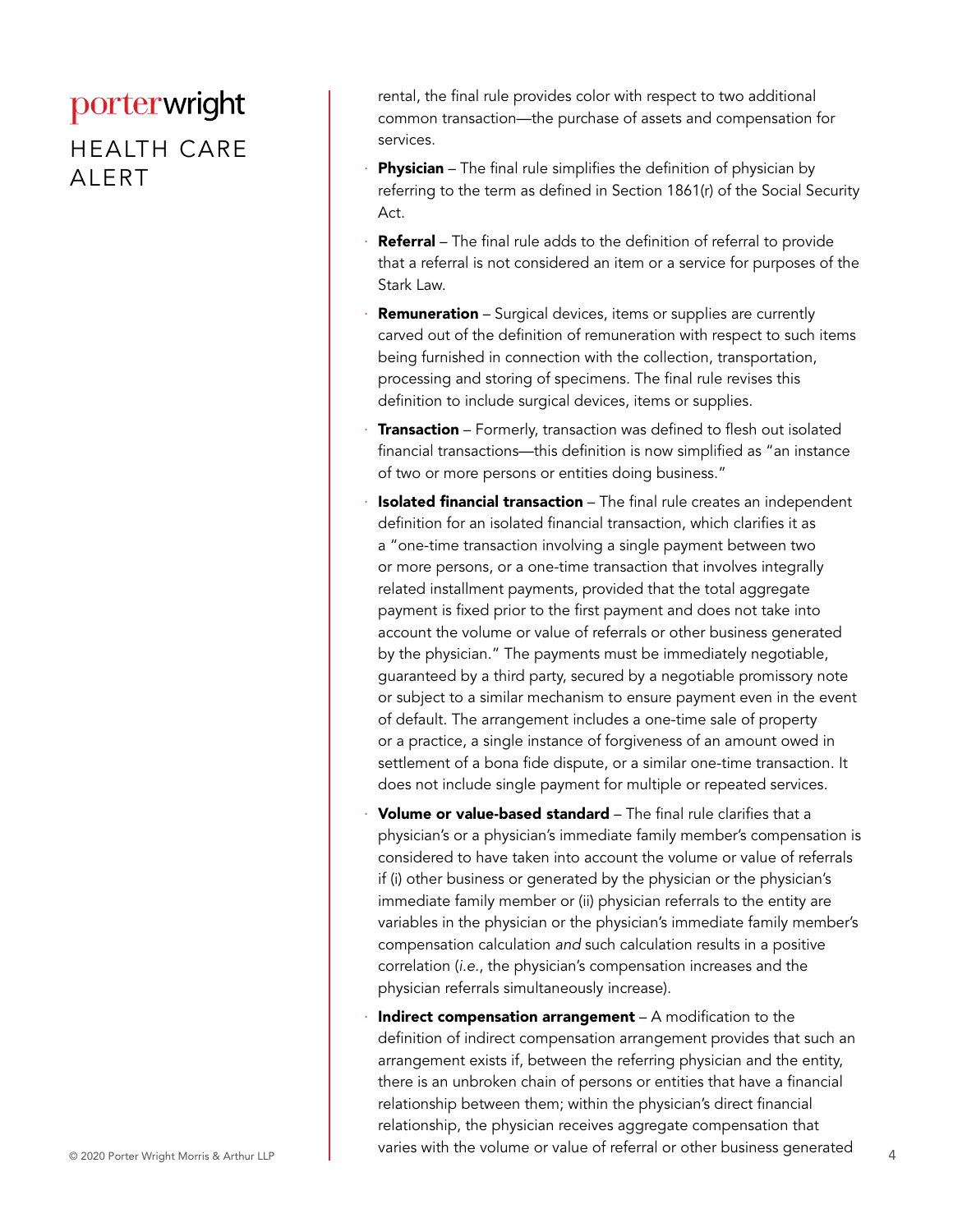#### HEALTH CARE ALERT

by the referring physician for the entity and the individual unit of compensation received by physician is not fair market value, includes the physician referral to the entity as a variable, or includes other business generated by physician for entity as a variable.

- **Special rule for reconciling compensation**  $A$  new rule that permits an entity and physician who are parties to a compliant compensation arrangement to reconcile all discrepancies and payments under the arrangement within 90 days following expiration or termination. The entire amount of remuneration for items or services must be paid as required under the terms and conditions of the arrangement.
- **Special rule on compensation arrangements**  $-$  A new rule for compensation arrangement that governs writing and signature requirements. A writing requirement may be satisfied by a collection of documents. A signature requirement may be satisfied by electronic or other signature valid under applicable federal or state law. A writing and signature requirement may be satisfied if the compensation arrangement otherwise fully complies with an exception and the parties obtain the writing(s) and signature(s) within 90 days immediately following the date on which the arrangement became noncompliant with the applicable exception.
- **Special rule for productivity bonuses and profit shares**  $A$  new rule for determining whether compensation to a physician takes into account the volume or value of referrals that will apply to the productivity bonus, share of overall profits and compensation of physicians who are a part of group practices. This rule will go into effect on Jan. 1, 2022. If there are fewer than five physicians in a group practice, "overall profits" means the profits derived from all the designated health services of the group practice. Overall profits means the profits derived from all the designated health services of any subpart of the group practice that consists of at least five physicians. As a result, profit distributions from designated health services are only permitted on an aggregate basis, as opposed to a service-for-service basis.

Lastly, the final rule further amends the regulations to "de-couple" the Stark Law and the Anti-Kickback Statute. Many of the Stark Law exceptions require compliance with the Anti-Kickback Statute, which is a criminal statute, and thus intent-based. These two regulations have been decoupled (with the exception of the *fair market value* exception) to avoid introducing intent-based requirements into a strict liability statute.

#### Anti-Kickback Statute

Alongside CMS and its changes to the Stark Law, the OIG has also promulgated rule changes to the AKS, a criminal statute that prohibits the knowing and willful payment of remuneration to induce or reward patient referrals or the generation of business involving any item or service payable by a federal health care program. In its new rule, OIG has included seven new AKS safe harbors and modifications to four existing safe harbors.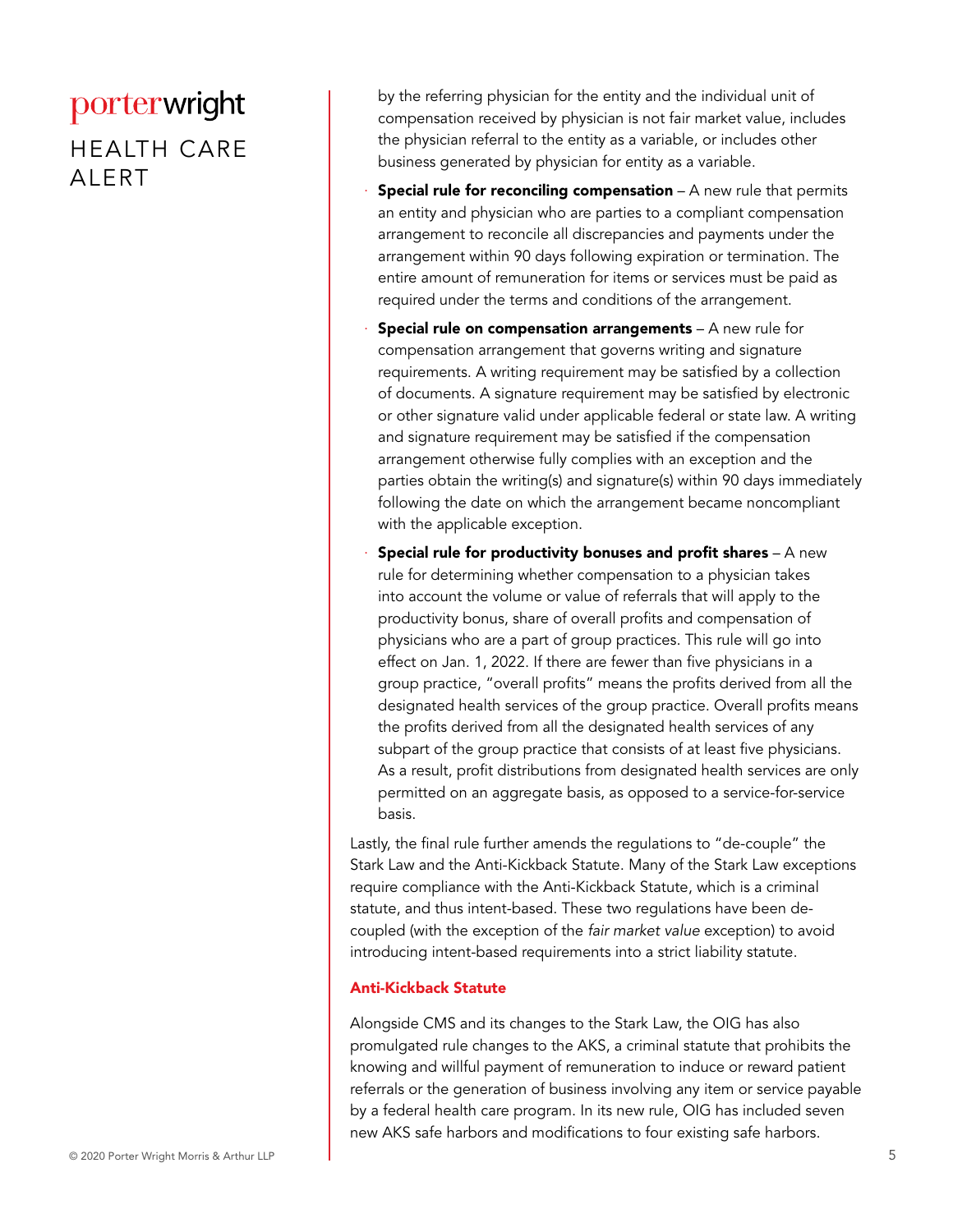HEALTH CARE ALERT

The OIG has provided the following three safe harbors to protect certain value-based arrangements involving VBEs and network arrangements that focus on value-based outcomes:

1. Care Coordination Arrangements to Improve Quality, Health Outcomes, and Efficiency Safe Harbor - A new safe harbor that permits in-kind remuneration exchanged between a VBE and VBE participant, or between VBE participants, pursuant to value-based arrangement. The in-kind remuneration must be used predominately for value-based activities directly connected to coordinating and managing care for the target population, among other requirements and limitations.

A number of entities are ineligible to take advantage of the valuebased safe harbors, including pharmaceutical manufacturers, distributors or wholesalers; pharmacy benefit manager; laboratory companies; pharmacies that primarily compound or dispense compound drugs; device and medical supply manufacturers (excluding limited technology participants); entities or individuals that sell or rent durable medical equipment, prosthetics, orthotics or supplies covered by a federal health care program (DMEPOS) (excluding limited technology participants); and medical device distributors and wholesalers that are not device or medical supplies manufacturers.

- 2. Value-based Arrangements with Substantial Downside **Financial Risk Safe Harbor** – A new safe harbor that permits monetary and in-kind remuneration exchanged between a VBE and VBE participant pursuant to a value-based arrangement, so long as the VBE assumes substantial downside financial risk from a payor and the VBE participant assumes a meaningful share of that risk. Substantial downside risk means:
	- a. a financial risk equal to at least 30 percent of any loss of all items and services covered by the payor and furnished to the target patient population.
	- b. 20 percent of any loss where either losses and savings are calculated by comparing current expenditures for all items and services to the target patient population for a defined clinical episode of care to a bona fide benchmark designed to approximate the expected total cost, or the parties design the clinical episode of care to cover items and services collectively furnished in more than one care setting.
	- c. receiving prospective, per-patient payment from a payor designed to produce material savings and paid on a monthly, quarterly or annual basis for a predefined set of items or services furnished to the target patient population and designed to approximate the total expected costs of expenditures.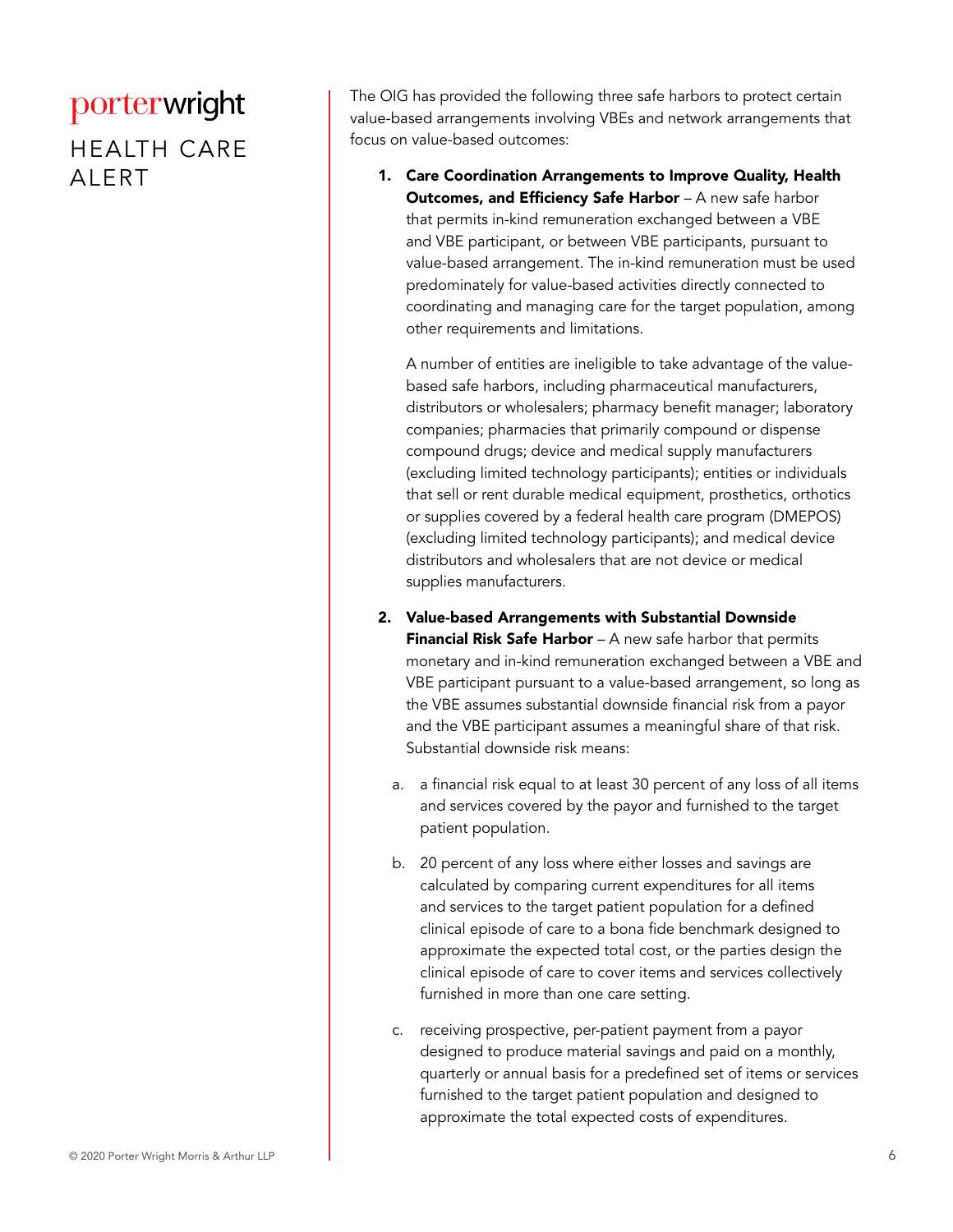#### HEALTH CARE ALERT

Meaningful share means that the VBE participant either assumes two-sided risk for at least five percent of the losses and savings realized by the VBE pursuant to its assumption of risk or receives a prospective, per-patient payment on a monthly, quarterly, or annual basis for a predetermined set of items and services furnished to the target patient population. The remuneration must be directly connected to one or more of the VBE's valuebased purposes, at least one of which must be one of the following for the target patient population: coordinating and managing care, improving the quality of care, or appropriately reducing the costs to or growth in expenditures of payors without reducing the quality of care. Entities ineligible to take advantage of the care coordination safe harbor discussed above are also excluded from using this safe harbor.

3. Value-based Arrangements with Full Financial Risks Safe Harbor – A new safe harbor that permits monetary and in-kind remuneration exchanged between a VBE and VBE participant pursuant to a value-based arrangement, so long as the VBE assumes full financial risk from a payor. Full financial risk accounts for the cost of all items and services covered by the applicable payor for each patient in the target patient population on a prospective basis for a term of at least one year. The remuneration must be directly connected to one or more of the VBE's valuebased purposes. The same entities that are ineligible from taking advantage of the value-based arrangement safe harbors discussed above are also excluded from using this safe harbor.

In addition to its value-based arrangement safe harbors, the OIG has also promulgated four new AKS safe harbors:

- 1. Patient Engagement and Support Safe Harbor A new safe harbor protecting the provision of patient engagement tools and support furnished directly by a VBE participant to a patient in a target patient population. Entities ineligible to take advantage of the value-based safe harbors discussed above are also excluded from using this safe harbor, but the safe harbor does include a pathway for manufacturers of devices or medical supplies to provide digital health technology. Specifically, the safe harbor protects in-kind remuneration (*i.e.* not cash or a cash equivalent) that, among other requirements, has a direct connection to the coordination and management of care of the target patient population of the VBE, is recommended by the patient's licensed health care professional, and advances one of five enumerated patient-care goals. The safe harbor caps the amount of in-kind remuneration to an aggregate annual retail value of \$500, which is then adjusted each year per the then-current Consumer Price Index.
- © 2020 Porter Wright Morris & Arthur LLP **1998 Linux 1 and that permits remunerations between parties to arrangements** 7 2. CMS-Sponsored Models Safe Harbor - A new safe harbor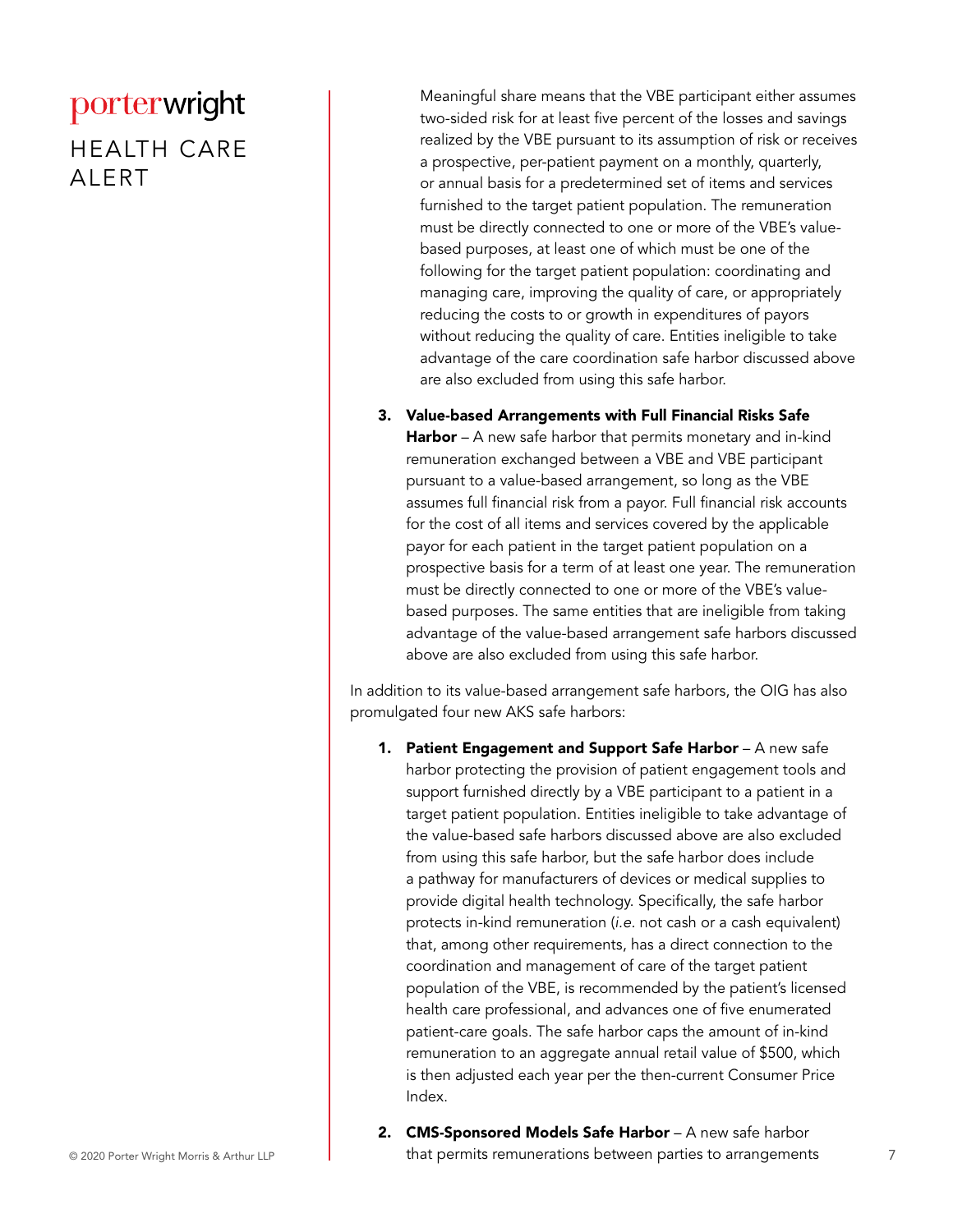#### HEALTH CARE ALERT

under a model or other initiative being tested or expanded by CMS-sponsored model arrangements and CMS-sponsored model patient incentives (*e.g.* Innovation Center models and/ or arrangements under the Medicare Shared Savings Program). The safe harbor is intended to provide greater predictability and uniformity across CMS-sponsored models, and reduces the need for separate and distinct OIG fraud and abuse waivers for CMSsponsored models implemented in the future.

- 3. Cybersecurity Technology and Services Safe Harbor  $-A$  new safe harbor for nonmonetary donations of certain cybersecurity technology and related services intended to help facilitate improved cybersecurity in health care. For purposes of the safe harbor, "cybersecurity" is defined as the process of protecting information by preventing, detecting and responding to cyberattacks, while "technology" is defined as any software or other types of information technology. The donor cannot take into account the volume or value of referrals between the parties when providing the donation, condition the donation on future referrals or condition the donation on doing business with the donor. Further, a general description of the donated technology and services, and the amount of the recipient's contribution (if any), must be put in writing that is signed by both the donor and the recipient.
- 4. ACO Beneficiary Incentive Safe Harbor A new safe harbor that codifies the statutory exception to the definition of "remuneration" related to ACO Beneficiary Incentive Programs for the Medicare Shared Savings Program.

Alongside the new safe harbors, OIG also finalized modifications to four existing safe harbors:

- **1. Electronic Health Records Safe Harbor** A modification to the safe harbor protecting donations of EHR that:
	- a. adds protections for certain cybersecurity technology related to EHR services.
	- b. removes the requirement prohibiting donors from taking any action to limit or restrict the use, compatibility, or interoperability of the donated EHR items or services with other electronic prescribing or electronic health records systems.
	- c. removes the requirement that previously disallowed donations of EHR if the recipient already possessed items or services similar to those being donated by the donor.
	- d. removes the Dec. 31, 2021, sunset provision such that the safe harbor is now in effect indefinitely.
	- e. updates provisions relating to requirements surrounding the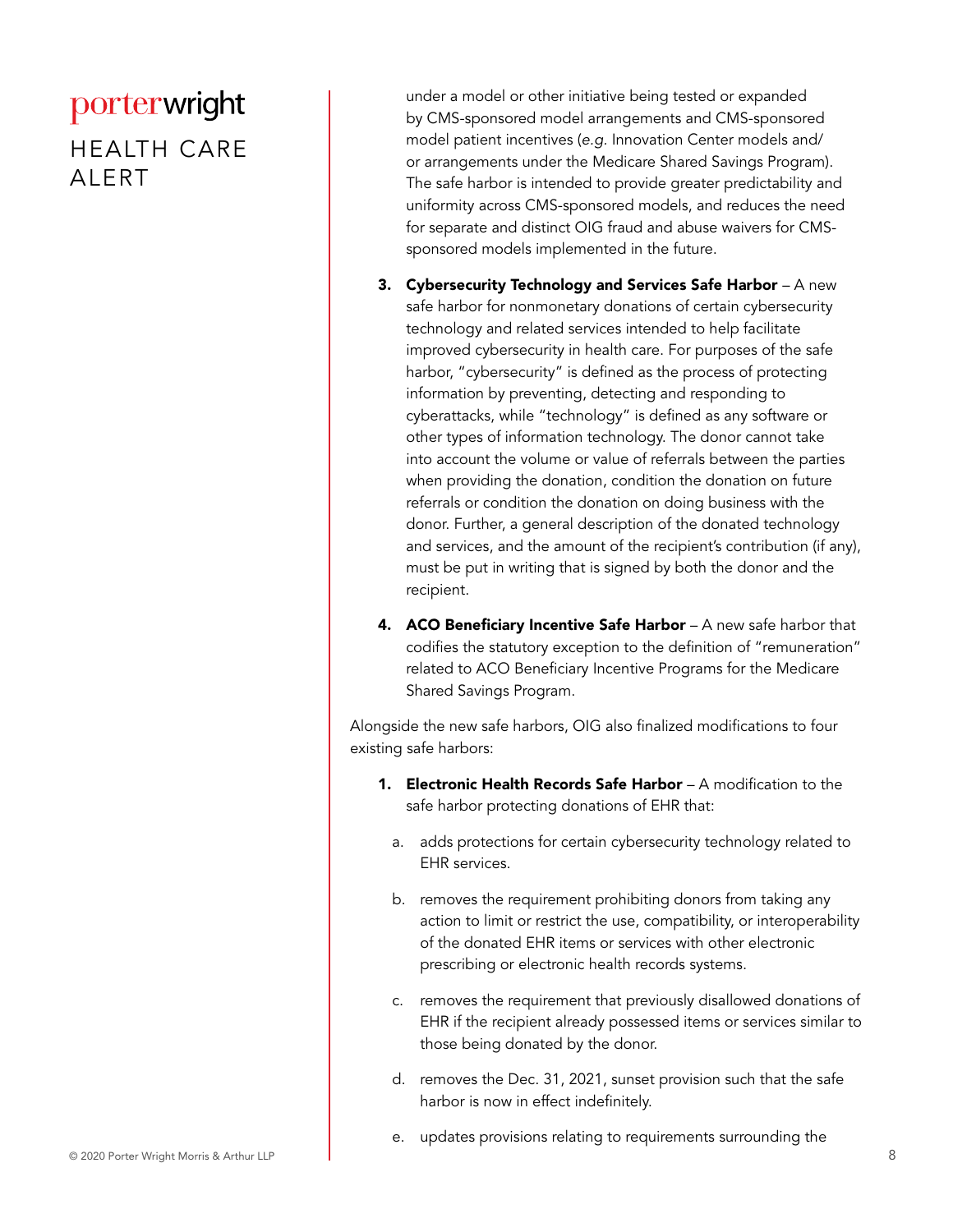#### HEALTH CARE ALERT

"interoperability" of the donated EHR items or services in the safe harbor.

- 2. Personal Services and Management Contracts Safe Harbor A modification to the safe harbor protecting certain personal services and management contracts that:
	- a. eliminates the requirement that "aggregate compensation" be set in advance. Rather, the methodology for determining compensation paid over the term of the agreement must now be set in advance.
	- b. eliminates the requirement that a contract must specify the schedule, length and exact charge for such intervals if the arrangement is on a periodic, sporadic, or part-time basis.
	- c. adds new protections for outcome-based payment arrangements between parties that reward improving patient or population health by achieving one or more outcome measures that effectively and efficiently coordinate care across settings, or by achieving one or more outcome measures that appropriately reduce payor costs while improving quality care.
- **3. Warranties Safe Harbor** A modification to the safe harbor protecting certain warranties provided by a manufacturer or supplier of an item to a buyer that:
	- a. adds protection for bundled warranties for one or more items and related services upon certain conditions (*e.g.* all federally reimbursable items and services subject to a bundled warranty arrangement must be reimbursed by the same federal health care program and in the same payment).
	- b. excludes beneficiaries of a federal health care program from certain reporting requirements applicable to buyers set forth in the safe harbor.
	- c. more fully defines the term "warranty" and provides a direct definition of the term separate and apart of the definition given in 15 U.S.C. §2301(6), which was previously referenced in the safe harbor.
- 4. Local Transportation Safe Harbor Modification to the current safe harbor protecting certain free or discounted transportation that:
	- a. expands the safe harbor's distance limitation applicable to residents of rural areas from 50 miles to 75 miles.
	- b. provides an exception to certain distance limitations in the safe harbor if the patient is discharged from an inpatient facility following inpatient admission or released from a hospital after